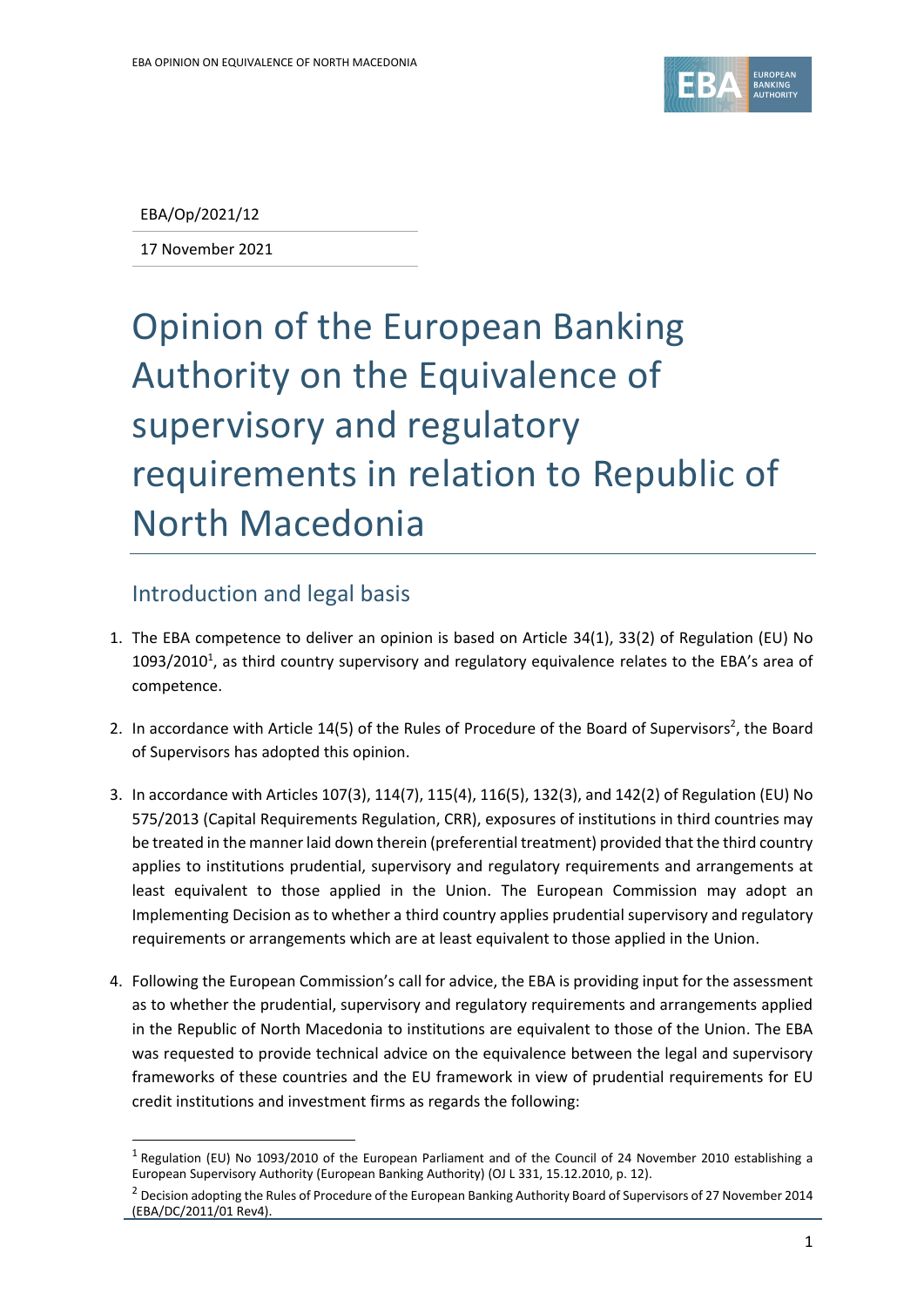

- exposures to third country investment firms, credit institutions, clearing houses and exchanges (CRR Art. 107(3) and (4), exposures to third country central governments and central banks(CRR Art. 114 (7)), exposures to third country regional governments or local authorities (CRR Art. 115 (4)), exposures to third country public sector entities (CRR Art. 116 (5), exposures in the form of units or shares in third country CIUs (Collective Investment Undertaking) (CRR Art. 132 (3)); and
- with regards to the definition of a large financial sector entity (CRR Art. 142 (4)).

## Assessment scope, process and methodology

- 5. The EBA established a Network of Equivalence (NoE) composed of experts from national competent authorities to support the assessment work. The network developed a questionnaire to facilitate the collection of data and guide the equivalence assessment.<sup>3</sup> The assessment work has been based on the input from the relevant third country authorities in the questionnaire, as well as subsequent communication with the authorities and relevant local legislative and regulatory documents.
- 6. The scope of the assessment covers the regulatory and supervisory framework for credit institutions as foreseen in CRR and CRD.
- 7. The assessment is structured several sections which are assessed using a qualitative approach with a five-grade scoring scale (super-equivalent, equivalent, largely equivalent, partially equivalent, and non-equivalent). At country level a two-grade scoring scale is used (equivalent, non-equivalent) aggregating the section scores.
- 8. The equivalence assessment is based on the relevant supervisory and regulatory framework in force as documented in domestic laws and regulations and explained by local authorities. During the assessment, the EBA Staff conducted a dedicated on-site visit at the third-country authority (National Bank of Republic of North Macedonia), which allowed to gain a full understanding of the actual application the supervisory framework, as well as to clarify certain aspects of regulatory provisions.
- 9. The assessment of equivalence is based on legislation and regulation in force at the time of the assessment. Whereas planned and future regulation can be mentioned in the assessment, it is not considered to be an adequate support for the equivalence decision, unless it is already in a very advanced stage.

## Outcome of the Assessment

<sup>3</sup> The questionnaire has been made publicly available on the EBA website: [https://eba.europa.eu/sites/default/documents/files/documents/10180/2613666/ec3d2202-a08e-42f6-9216](https://eba.europa.eu/sites/default/documents/files/documents/10180/2613666/ec3d2202-a08e-42f6-9216-f5df332fa1a5/EBA%20methodology%20for%20the%20assessment%20of%20regulatory%20and%20supervisory%20equivalence%20of%20third%20countries%20-%201st%20step.pdf) [f5df332fa1a5/EBA%20methodology%20for%20the%20assessment%20of%20regulatory%20and%20supervisory%20equi](https://eba.europa.eu/sites/default/documents/files/documents/10180/2613666/ec3d2202-a08e-42f6-9216-f5df332fa1a5/EBA%20methodology%20for%20the%20assessment%20of%20regulatory%20and%20supervisory%20equivalence%20of%20third%20countries%20-%201st%20step.pdf) [valence%20of%20third%20countries%20-%201st%20step.pdf](https://eba.europa.eu/sites/default/documents/files/documents/10180/2613666/ec3d2202-a08e-42f6-9216-f5df332fa1a5/EBA%20methodology%20for%20the%20assessment%20of%20regulatory%20and%20supervisory%20equivalence%20of%20third%20countries%20-%201st%20step.pdf) (1st Step)

[https://eba.europa.eu/sites/default/documents/files/documents/10180/2613666/59507cf6-c929-4e75-8f7d](https://eba.europa.eu/sites/default/documents/files/documents/10180/2613666/59507cf6-c929-4e75-8f7d-e8db8ecaaa97/EBA%20Questionnaire%20Equivalence%202st%20step.pdf)[e8db8ecaaa97/EBA%20Questionnaire%20Equivalence%202st%20step.pdf](https://eba.europa.eu/sites/default/documents/files/documents/10180/2613666/59507cf6-c929-4e75-8f7d-e8db8ecaaa97/EBA%20Questionnaire%20Equivalence%202st%20step.pdf) (2nd Step)